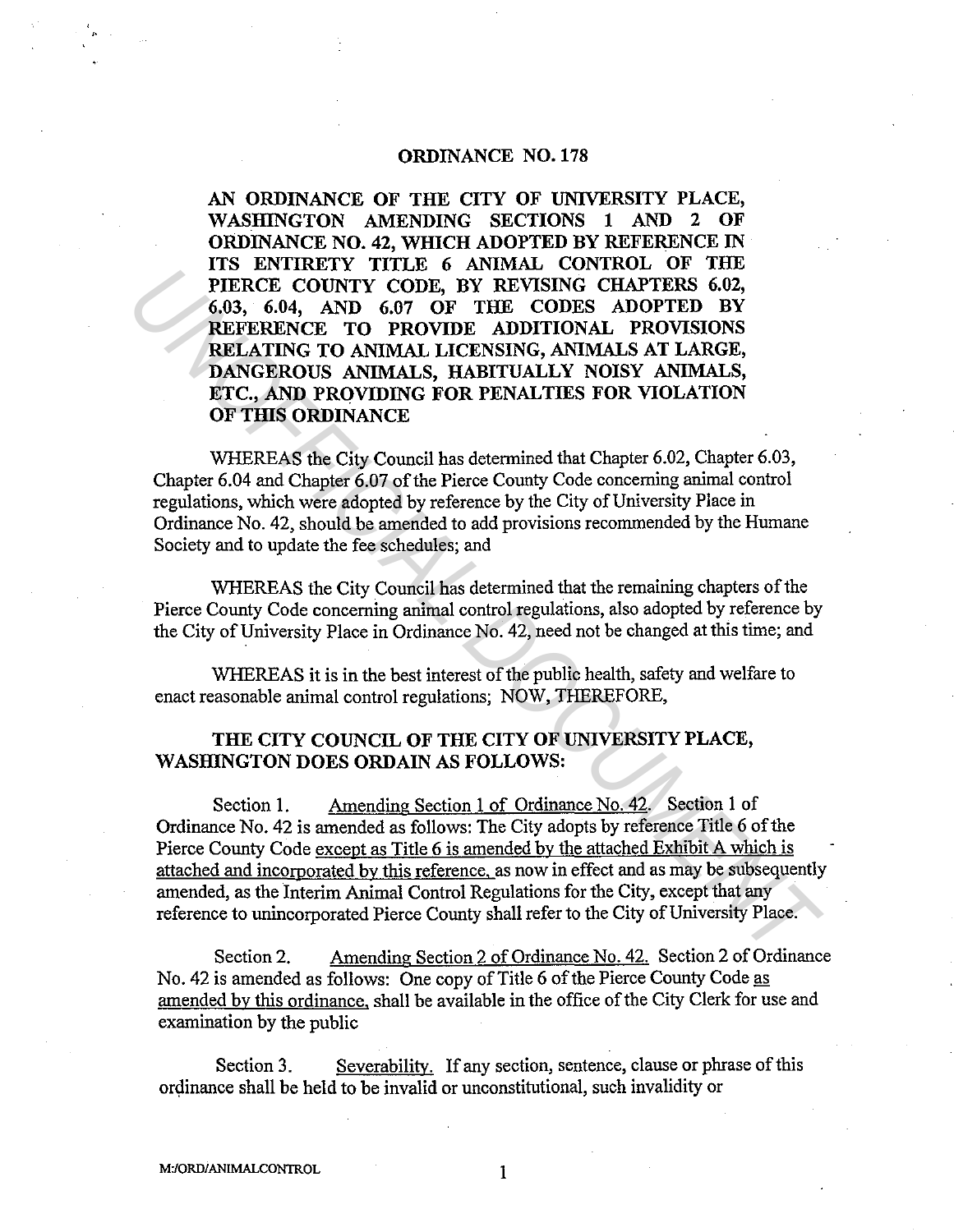unconstitutionality shall not affect the validity or constitutionality of any other section, sentence, clause or phrase of this ordinance.

Section 4. Effective Date and Publication. A summary of this ordinance consisting of its title shall be published in the official newspaper of the City. This ordinance shall be in full force and effect five days after publication.

**PASSED BY THE CITY COUNCIL OF THE CITY OF UNIVERSITY PLACE, WASHINGTON, THIS 15th DAY OF DECEMBER, 1997.** 

Linda Bird, Mayor

**ATTEST:** 

Susan Matthew, City Clerk

**FLACE, WASHINGTON, THIS IS th DAY OF DECEMBER, 1997.**<br>
THACE, WASHINGTON, THIS IS th DAY OF DECEMBER, 1997.<br>
Linda Bird, Mayor<br>
ATTEST:<br>
Susan Matthew, City Clerk<br> **PEPROVED** AS TO FORM:<br>
Thoroty X. System, City Attorney<br>

Effective Date: Publication Date: December 22, 1997 December 17, 1997

M:/ORDIANIMALCONTROL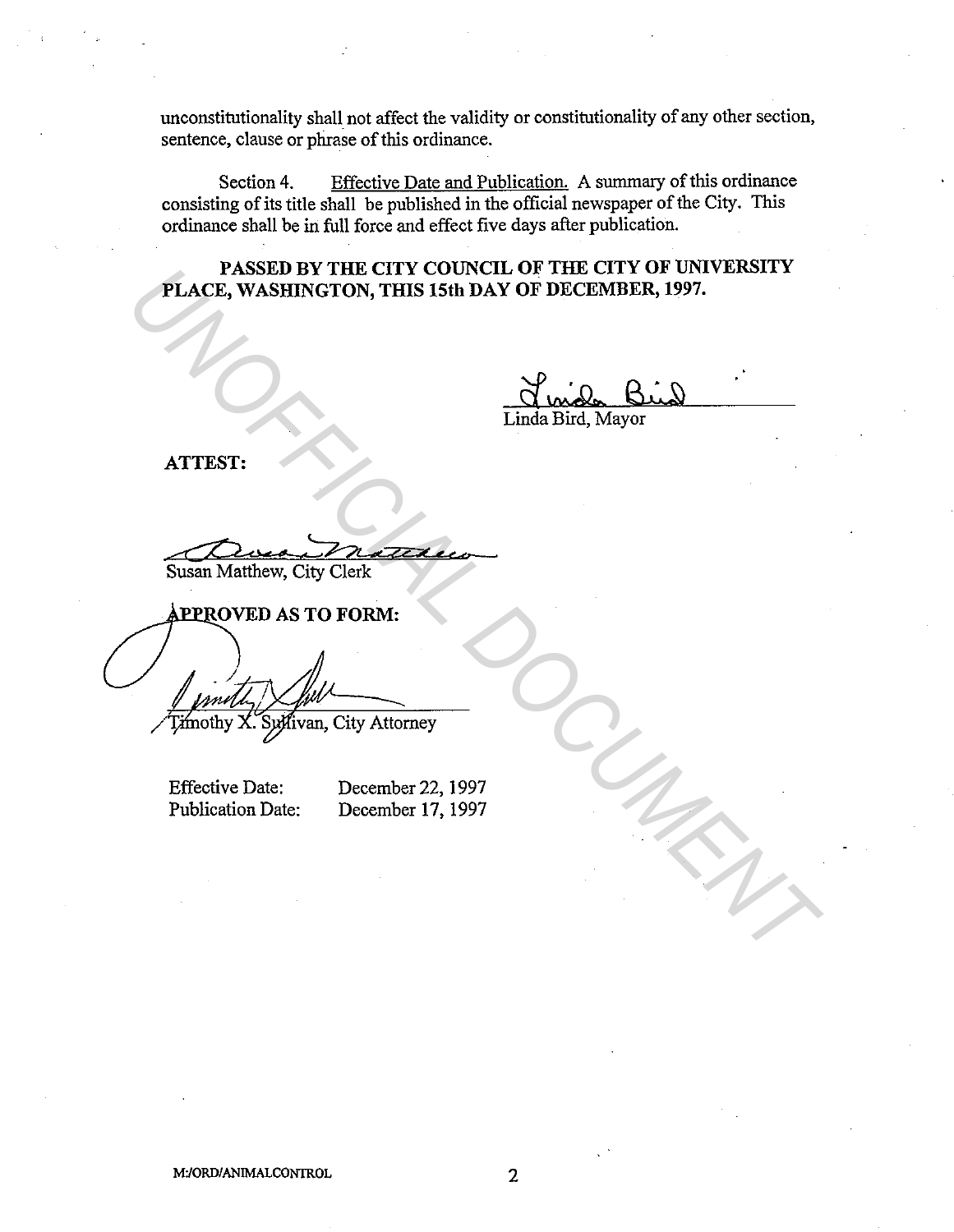#### **EXHIBIT ATO ORDINANCE N0.178**

1. Section 6.02.070 of the Pierce County Code, adopted by reference in Ordinance 42, is amended to read as follows:

6.02.070 Redemption of Dogs.

The owner of any dog impounded under this Chapter may redeem said dog within forty-eight hours from time of impounding by paying to the animal control agency a redemption fee of \$25.00 for the first time impounded within any one year period. A redemption fee of \$50.00 for the second impound within any one year period, and a redemption fee of \$75.00 for the third or subsequent impound within any one year period shall be collected. If a dog is wearing a current pet license at the time of the first such impound, no redemption fee shall be collected. In addition to the redemption fee, the redeemer shall pay, as a boarding charge for the caring and keeping of such dog, the sum of  $$5.00$  per day for each day, including the first and last days, that the dog is retained by the impounding authority. This boarding charge will be collected for all dogs retained by the impounding authoritv. including dogs wearing a current pet license at the time of their first impound within any one year period. If such dog is not redeemed by the owner within forty-eight hours, then any person may redeem it within the next forty-eight hours by complying with the above provision, and in case such dog is not redeemed at the end of such time, it may be humanely destroyed or otherwise disposed of within the discretion of the animal control agency. **COLOGY** Receiption or Dogs.<br>The owner of any dog impounded under this Chapter may redeem said dog<br>The owner of any dog impounded under this Chapter may redeem said dog<br>which forty -eight hours from time of impounded of \$2

2. A new Section 6.03.035 is added to Title 6 of the Pierce County Code, adopted by reference in Ordinance No. 42, to read as follows:

### 6.03.035 Livestock at Large.

No person owning or in control of any livestock is to allow such livestock to enter or trespass upon private property without the express permission of the owner or caretaker of such property. No person owning or in control of any livestock is to allow such livestock to enter or trespass upon public property. with the exception of public streets and rights of way. without the express permission of the owner.

3. A new section 6.03.045 is added to Tile 6 of the Pierce County Code, adopted by reference by Ordinance No. 42, to read as follows:

6.03.045 Confinement of an Animal in a Motor Vehicle.

No owner or person shall confine any animal in a motor vehicle in such a manner that places the animal in a life- or health-threatening situation by exposure to a prolonged period of extreme heat or cold, without proper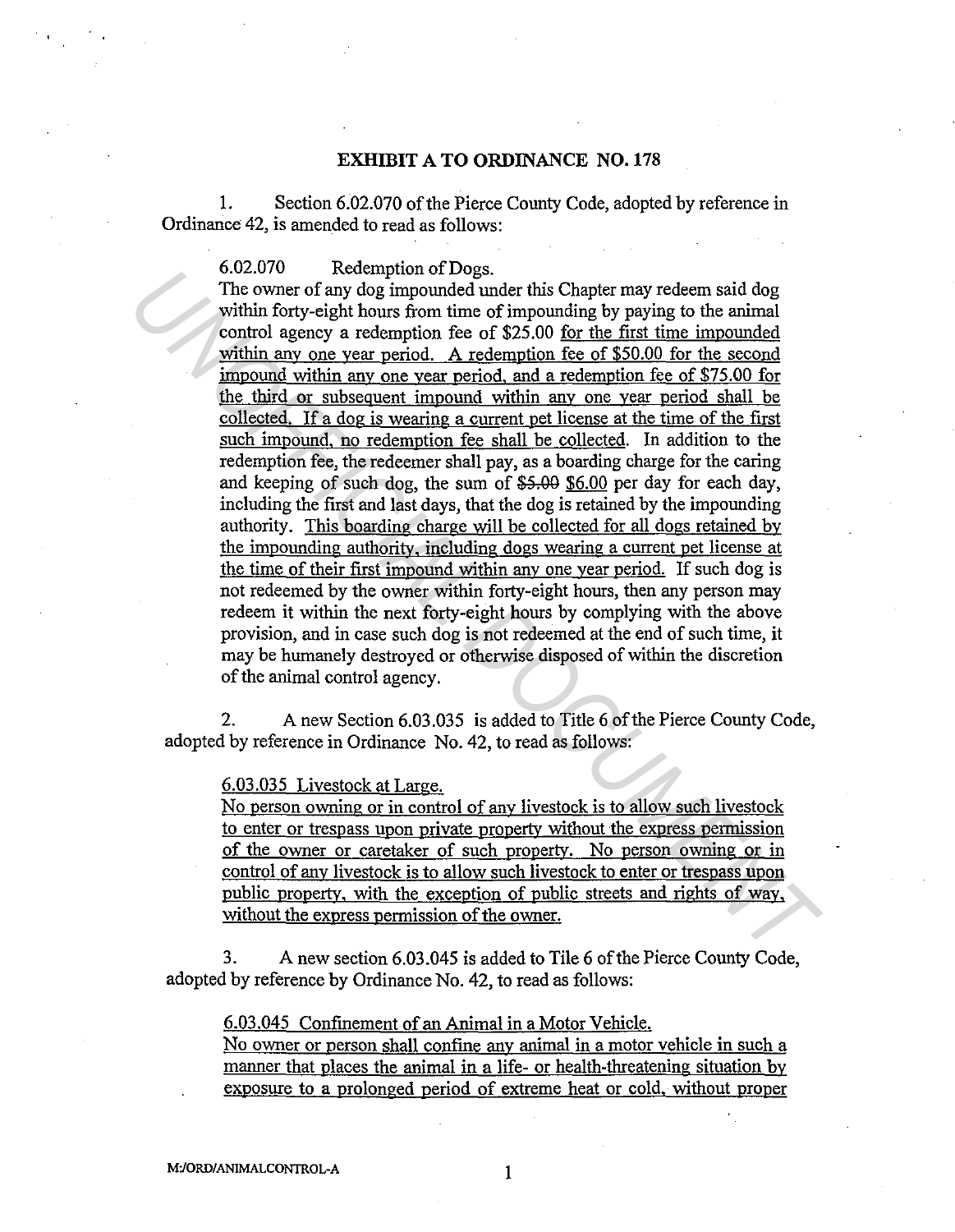ventilation or other protection from the extreme temperature.. An animal control officer or Jaw enforcement officer who reasonably believes that an animal is in imminent danger due to exposure to extreme temperatures may take reasonable steps to protect the animal including impounding the animal by removing the animal from the vehicle.

4. Section 6.03.090 of the Pierce County Code, adopted by reference in Ordinance No. 42, is amended to read as follows:

 $6.03.090$  Habitually noisy animal  $-$  civil violation.

It is unlawful for the owner or other person having control or custody of any animal to allow such animal to habitually howl, yelp, bark, or make other noises which unreasonably disturb another person. Allowing an animal to habitually howl, yelp. bark or make other noises which unreasonably disturb another person shall carrv a minimum penalty of \$100.00 and a maximum penalty of \$250.00. In addition to any such fine, the hearing examiner may declare the animal a nuisance, order that it be confined or impounded. declare the necessarv measures which the owner must comply with to confine the animal, and impose on the owner or custodian of the animal all expenses of impoundment, including shelter, food. and veterinarv expenses. For the state is the state of the state of the state of the state of the state of the state of the state of the state of the state of the state of the state of the state of the state of the state of the state of the state

Upon receipt of a complaint of a noisy animal, the animal control officer shall notify the owner or custodian in writing of the nature of the complaint. If there is a second complaint within a three -month period, the animal control officer shall issue a Notice of Civil Violation. The notice shall be served on the owner or custodian in person or by certified mail. The notice shall state:

1. The description of the animal or animals.

2. The name and address of the animal's owner or custodian.

3. The number of complaints received within a three-month period.

4. The date and time of each such complaint.

5. The substance of each complaint.

6. The range of penalties which may be imposed.

7. The date, time and place of the hearing before the University Place Hearing Examiner.

At the hearing the City shall have the burden of proving by a preponderance of the evidence that the animal or animals habitually howl, yelp, bark, or make other noises which unreasonably disturb another person. The decision of the Hearing Examiner may be appealed to Superior Court within fourteen (14) days after it is issued.

5. A new Section 6.04.055 is added to Title 6 of the Pierce County Code, adopted by reference by Ordinance No. 42, to read as follows: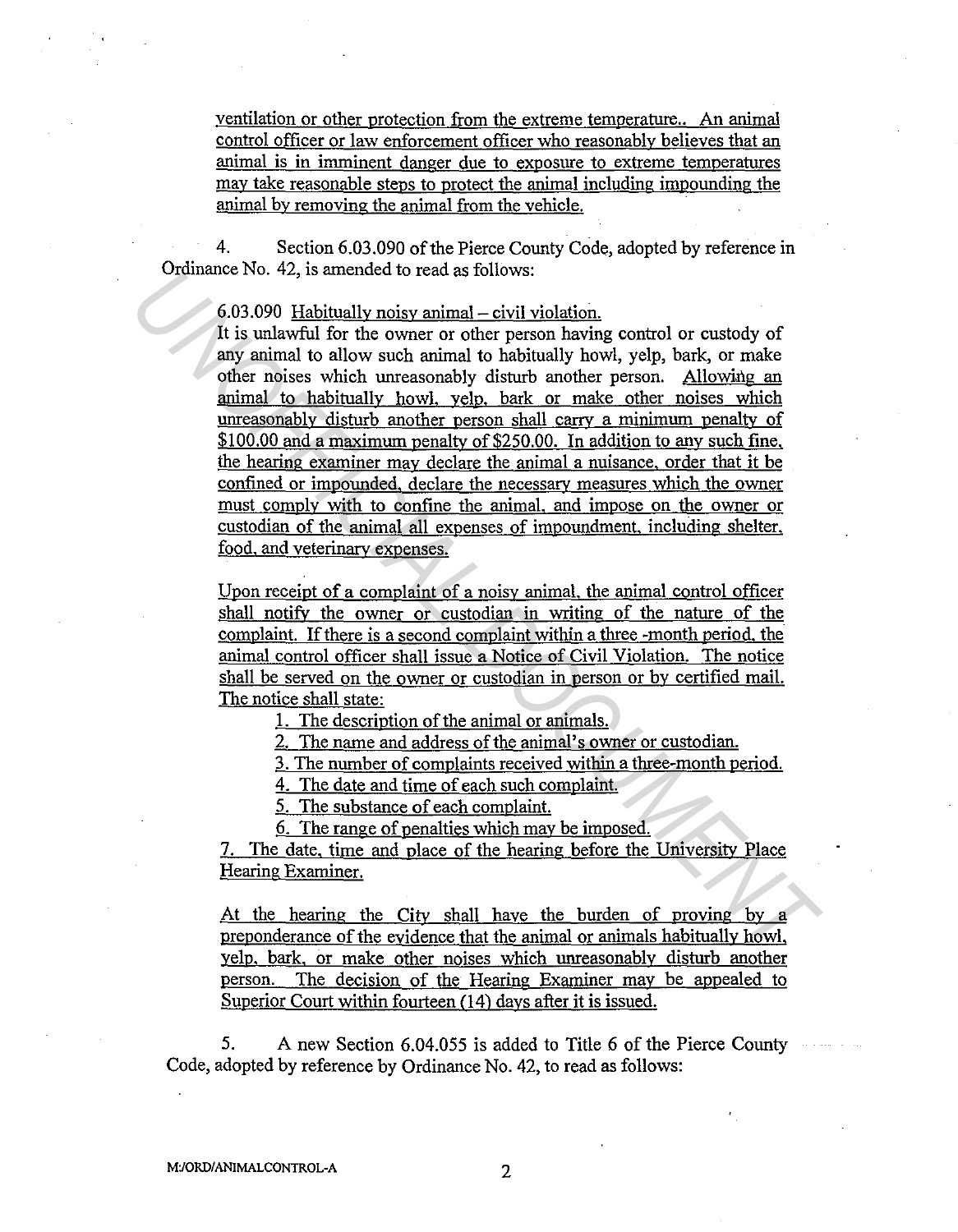### 6.04.055 Dog Bite.

It shall be unlawful for any person to keep or harbor any dog which, unprovoked. bites a human being while off the dog owner's propertv, and the dog may be seized and impounded for the protection of the public. The court may order the dog to be destroyed, if in the court's judgment such dog represents a continuing threat or serious harm to human beings.

6. Section 6.04.010 of the Pierce County Code, adopted by reference in Ordinance No. 42, is amended to read as follows:

6.04.010 Licenses Required.

It is unlawful for any person to own, keep, or have control of a juvenile or adult dog or cat over the age of eight weeks, whether confined or not, within the corporate boundaries of the City of University Place without having a current license tag attached to the collar or harness which is worn by the dog or cat. Any dog or cat which is off the premises of its owner must have a current license, regardless of its age. If any dog and/or cat which is required to be licensed is found without a current license, it may be seized and impounded by the animal control agency or the law enforcement agency of the City of University Place. Additionally, such seizure and impoundment will not preclude the issuance of a criminal complaint. Hunting dogs, during a controlled hunt, need not wear a license tag. **Unitarity Control** (3.4) as a mended to read as follows; anophet by retretine and<br> **CO-4.010** Licenses Required.<br> **It is unlawful for any person to own, keep, or have control of a investigate or distributed for each over** 

7. Section 6.04.020 of the Pierce County Code, adopted by reference in Ordinance No. 42, is amended to read as follows:

6.04.020 Purchase of License.

All dog or cat licenses shall be obtained by paying the required license fee in the amounts and within the time limits as provided in this Chapter, to the City of University Place or to such other agency as the City authorizes to issue licenses and collect license fees. The license shall remain in force  $t$ until December 31<sup>st</sup> of the year of issuance for a period of twelve months from the date of issuance, expiring on the last day of the twelfth month. There is no prorating of any license fee. Renewal licenses will retain the original expiration period whether renewed prior to, on or after their respective renewal month. The applicant shall be furnished with such license and a metal tag. The tag shall be attached to a collar or harness which will be worn by the dog or cat at all times. The shape of the tag shall not be the same two consecutive years.

8. Section 6.04.030 of the Pierce County Code, adopted by reference by Ordinance No. 42, is amended to read as follows:

6.04.030 License Fees.

M:/ORD/ANIMALCONTROL-A 3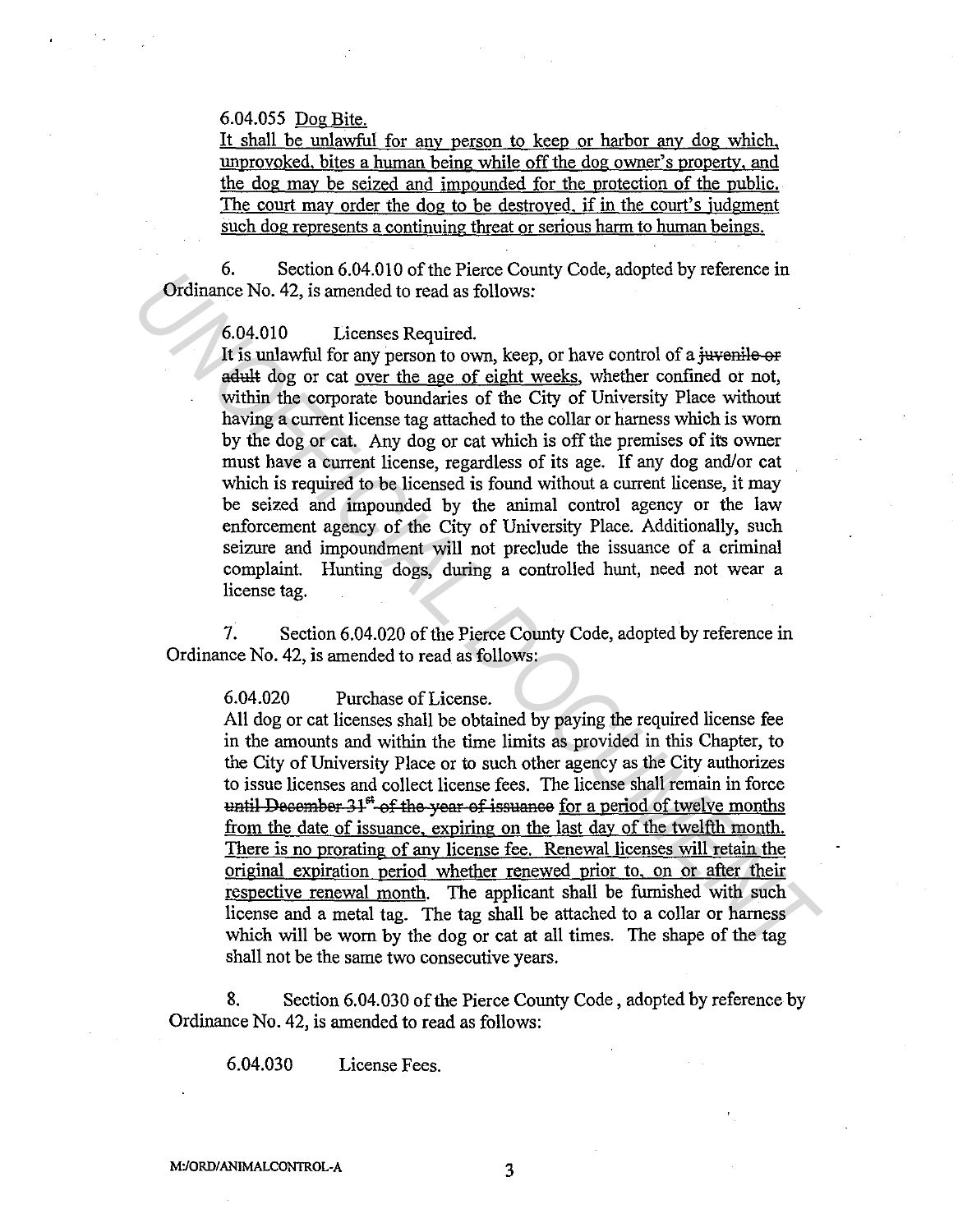The license fees for the ownership, keeping, or having control of dogs and/or cats in the City shall be as follows:

|                                                                                                                         |                                                                                                                                           | A.                                                                                                                                                            |                    | <b>Adult Dogs:</b>                                            | altered                  |  |  | \$7.00  |  |  |  |
|-------------------------------------------------------------------------------------------------------------------------|-------------------------------------------------------------------------------------------------------------------------------------------|---------------------------------------------------------------------------------------------------------------------------------------------------------------|--------------------|---------------------------------------------------------------|--------------------------|--|--|---------|--|--|--|
|                                                                                                                         |                                                                                                                                           | A.                                                                                                                                                            |                    | <b>Adult Dogs:</b>                                            | altered fee after 1/1/98 |  |  | \$10.00 |  |  |  |
|                                                                                                                         |                                                                                                                                           |                                                                                                                                                               |                    |                                                               | unaltered                |  |  | \$50.00 |  |  |  |
|                                                                                                                         |                                                                                                                                           | Β.                                                                                                                                                            |                    | Juvenile Dogs:                                                |                          |  |  | \$2.00  |  |  |  |
|                                                                                                                         |                                                                                                                                           | <b>B.</b>                                                                                                                                                     |                    | Juvenile Dogs: fee after 1/1/98                               |                          |  |  | \$3.00  |  |  |  |
|                                                                                                                         |                                                                                                                                           |                                                                                                                                                               |                    |                                                               |                          |  |  |         |  |  |  |
|                                                                                                                         |                                                                                                                                           | C.                                                                                                                                                            | <b>Adult Cats:</b> |                                                               | altered                  |  |  | \$4.00  |  |  |  |
|                                                                                                                         |                                                                                                                                           | C.                                                                                                                                                            | <b>Adult Cats:</b> |                                                               | altered fee after 1/1/98 |  |  | \$6.00  |  |  |  |
|                                                                                                                         |                                                                                                                                           |                                                                                                                                                               |                    |                                                               | unaltered                |  |  | \$50.00 |  |  |  |
|                                                                                                                         |                                                                                                                                           |                                                                                                                                                               |                    |                                                               |                          |  |  |         |  |  |  |
|                                                                                                                         |                                                                                                                                           | Đ.                                                                                                                                                            |                    | Juvenile Cats:                                                |                          |  |  | \$2.00  |  |  |  |
|                                                                                                                         |                                                                                                                                           | D.                                                                                                                                                            |                    | Juvenile Cats: fee after 1/1/98                               |                          |  |  | \$3.00  |  |  |  |
|                                                                                                                         |                                                                                                                                           |                                                                                                                                                               |                    |                                                               |                          |  |  |         |  |  |  |
|                                                                                                                         |                                                                                                                                           | $E_{\rm c}$                                                                                                                                                   |                    | Reduced rates for senior citizens, sixty-five years of age or |                          |  |  |         |  |  |  |
|                                                                                                                         | older:                                                                                                                                    |                                                                                                                                                               |                    |                                                               |                          |  |  |         |  |  |  |
|                                                                                                                         |                                                                                                                                           |                                                                                                                                                               | 1.                 | Dogs:                                                         | altered                  |  |  | \$4.00  |  |  |  |
|                                                                                                                         |                                                                                                                                           |                                                                                                                                                               | 1.                 | Dogs:                                                         | altered fee after 1/1/98 |  |  | \$6.00  |  |  |  |
|                                                                                                                         |                                                                                                                                           |                                                                                                                                                               |                    |                                                               | unaltered                |  |  | \$28.00 |  |  |  |
|                                                                                                                         |                                                                                                                                           |                                                                                                                                                               | 2.                 | Cats:                                                         | altered                  |  |  | \$2.00  |  |  |  |
|                                                                                                                         |                                                                                                                                           |                                                                                                                                                               | $\overline{2}$ .   | Cats:                                                         | altered fee after 1/1/98 |  |  | \$3.00  |  |  |  |
|                                                                                                                         |                                                                                                                                           |                                                                                                                                                               |                    |                                                               | unaltered                |  |  | \$28.00 |  |  |  |
|                                                                                                                         |                                                                                                                                           |                                                                                                                                                               |                    |                                                               |                          |  |  |         |  |  |  |
|                                                                                                                         | In order to receive the fee advantage for altered dogs and cats, an<br>individual must provide either proof of alteration from a licensed |                                                                                                                                                               |                    |                                                               |                          |  |  |         |  |  |  |
|                                                                                                                         |                                                                                                                                           |                                                                                                                                                               |                    |                                                               |                          |  |  |         |  |  |  |
|                                                                                                                         |                                                                                                                                           |                                                                                                                                                               |                    |                                                               |                          |  |  |         |  |  |  |
|                                                                                                                         | veterinarian or a written statement from a licensed veterinarian that the<br>spay/neuter procedure would be harmful to the animal.        |                                                                                                                                                               |                    |                                                               |                          |  |  |         |  |  |  |
|                                                                                                                         |                                                                                                                                           |                                                                                                                                                               |                    |                                                               |                          |  |  |         |  |  |  |
|                                                                                                                         | 9.                                                                                                                                        |                                                                                                                                                               |                    |                                                               |                          |  |  |         |  |  |  |
| Section 6.04.040 of the Pierce County Code, adopted by reference by<br>Ordinance No. 42, is amended to read as follows: |                                                                                                                                           |                                                                                                                                                               |                    |                                                               |                          |  |  |         |  |  |  |
|                                                                                                                         |                                                                                                                                           |                                                                                                                                                               |                    |                                                               |                          |  |  |         |  |  |  |
|                                                                                                                         | 6.04.040                                                                                                                                  |                                                                                                                                                               |                    |                                                               |                          |  |  |         |  |  |  |
|                                                                                                                         | Late Payment Penalty.<br>Any person who fails to obtain a license by March 31 of each year<br>A.                                          |                                                                                                                                                               |                    |                                                               |                          |  |  |         |  |  |  |
|                                                                                                                         |                                                                                                                                           |                                                                                                                                                               |                    |                                                               |                          |  |  |         |  |  |  |
|                                                                                                                         |                                                                                                                                           | shall be charged a penalty fee in the sum of ten dollars 30 days after the                                                                                    |                    |                                                               |                          |  |  |         |  |  |  |
|                                                                                                                         |                                                                                                                                           | license expiration date but before 60 days of the expiration date shall pay a<br>penalty of ten dollars (\$10.00) per license. Any person who fails to obtain |                    |                                                               |                          |  |  |         |  |  |  |
|                                                                                                                         |                                                                                                                                           |                                                                                                                                                               |                    |                                                               |                          |  |  |         |  |  |  |
|                                                                                                                         | a license after 60 days of the license expiration date shall pay a penalty of<br>S20 00 ner license                                       |                                                                                                                                                               |                    |                                                               |                          |  |  |         |  |  |  |
|                                                                                                                         |                                                                                                                                           |                                                                                                                                                               |                    |                                                               |                          |  |  |         |  |  |  |

|  | Dogs: | altered fee after 1/1/98 | 6.00 |    |         |
|--|-------|--------------------------|------|----|---------|
|  |       | unaltered                | --   | سد | \$28.00 |
|  | Cats: | altered                  |      | -- | \$2.00  |
|  | Cats: | altered fee after 1/1/98 |      |    | 3.00    |
|  |       | unaltered                |      |    | \$28.00 |

10. Section 6.04.060 of the Pierce County Code, adopted by reference by Ordinance No. 42, is amended to read as follows:

6.04.060 Penalty for Violation.

M:/ORD/ANIMALCONTROL-A 4